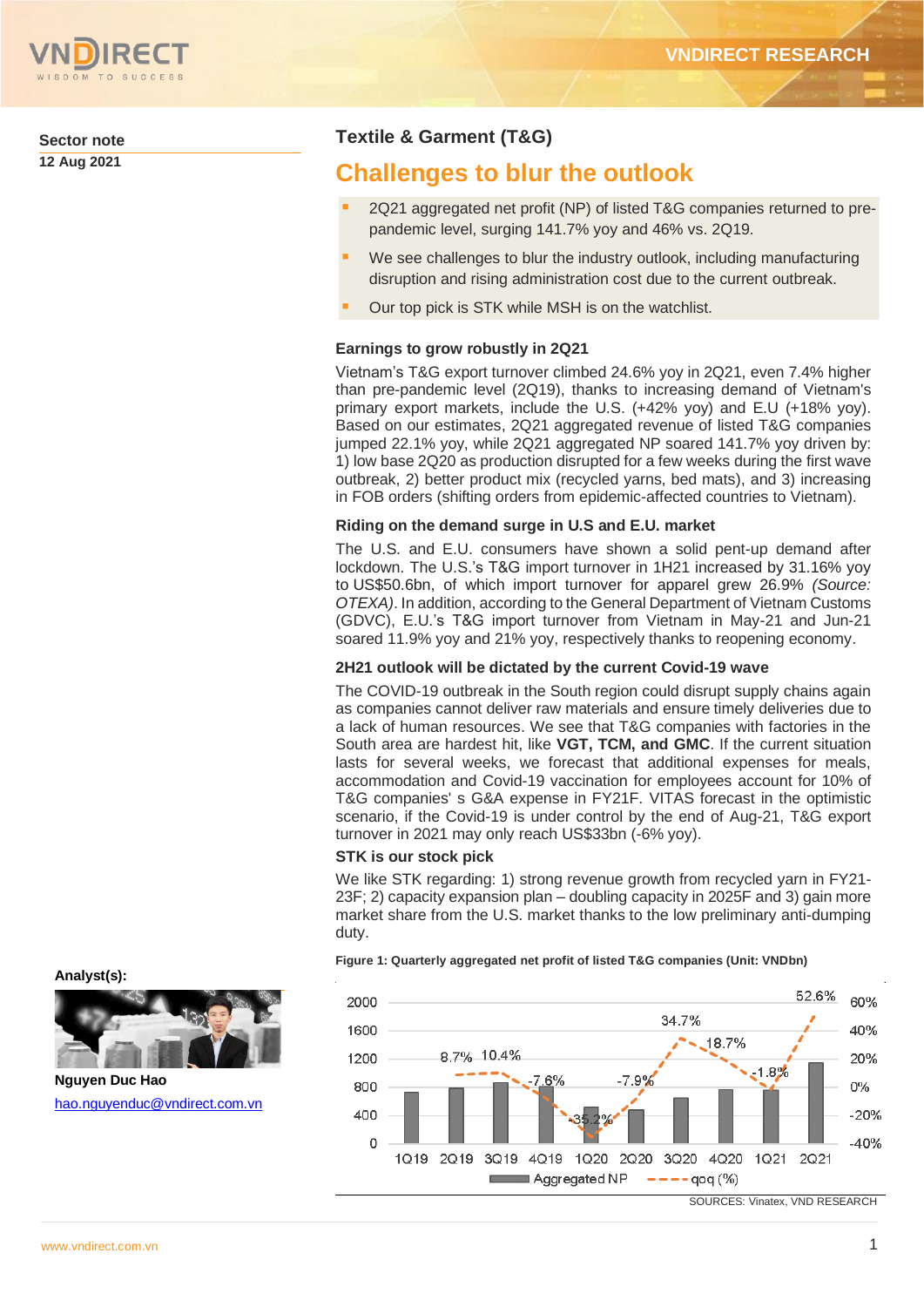

### **VIETNAM TEXTTILE & GARMENT SNAPSHOT IN 1H21**

### **Vietnam's textile and garments export value**

In 2Q21, the garment and textile export turnover returned to pre-pandemic level thanks to sales volume recovery from Vietnam's main export market such as U.S. and E.U. As a result, fabrics and garment export value in 2Q21 grew 39% yoy to US\$8.2bn. In which, fabric exports reached US\$1.3bn, accounting for 7.6% of the total T&G export turnover (+33.5% yoy). Overall, the total export T&G value in 7M21 increased by 14.1% yoy, to US\$18.6bn, fulfilling 47.6% of the Vietnam government's guidance for 2021F (US\$39bn).

### **Vietnam's fiber and yarn export value**

Yarn prices in 2Q21 soared by 28.8% yoy due to the depletion of yarn inventories in China, along with the U.S. and E.U.'s ban on products derived from Xinjiang cotton, causing increased demand for yarn outside China. As a results, yarn and fibers export turnover rebound in 2Q21 with 100.3% yoy growth to US\$1,4bn. Notably, Vietnam's polyester filament yarn export value in 1H21 recorded US\$225.1m (+40.0% yoy).

### **T&G export destination in 1H21**

According to (GDVC), regarding export mix by geographic regions in 1H21, The US remained the largest importer of Vietnam T&G products with an import value of US\$7.6bn (+ 23% yoy, 48.0% of Vietnam's textile and garment exporting value). 1H21 exporting to E.U. markets reached US\$1.51bn, increasing 14.5% yoy. Whereas, exporting to Japan and Korea markets declined 10.3% yoy and 8.1% yoy, respectively, to US\$1.57bn and US\$1.24bn in 6M21.

### **Vietnam's yarn, textile and garment import value**

According to MOIT, the total import value of T&G in 2Q21 reached US\$5.11bn (+39.8% yoy) thanks to the recovery sales volume of T&G businesses in 2H21 (most T&G companies have full order until end of 2021). In which, China is still the main import market of Vietnam, accounting for 49.0% T&G import value. We expect Vietnam's T&G import turnover maintain the growth momentum in 2H21 as traditional order will rebound in 2022F thanks to rapidly vaccination roll out in the Vietnam's main export markets.



### Sources: MOIT, VNDIRECT RESEARCH



Sources: MOIT, VNDIRECT RESEARCH



### Sources: GDVC, VNDIRECT RESEARCH



Sources: MOIT, VNDIRECT RESEARCH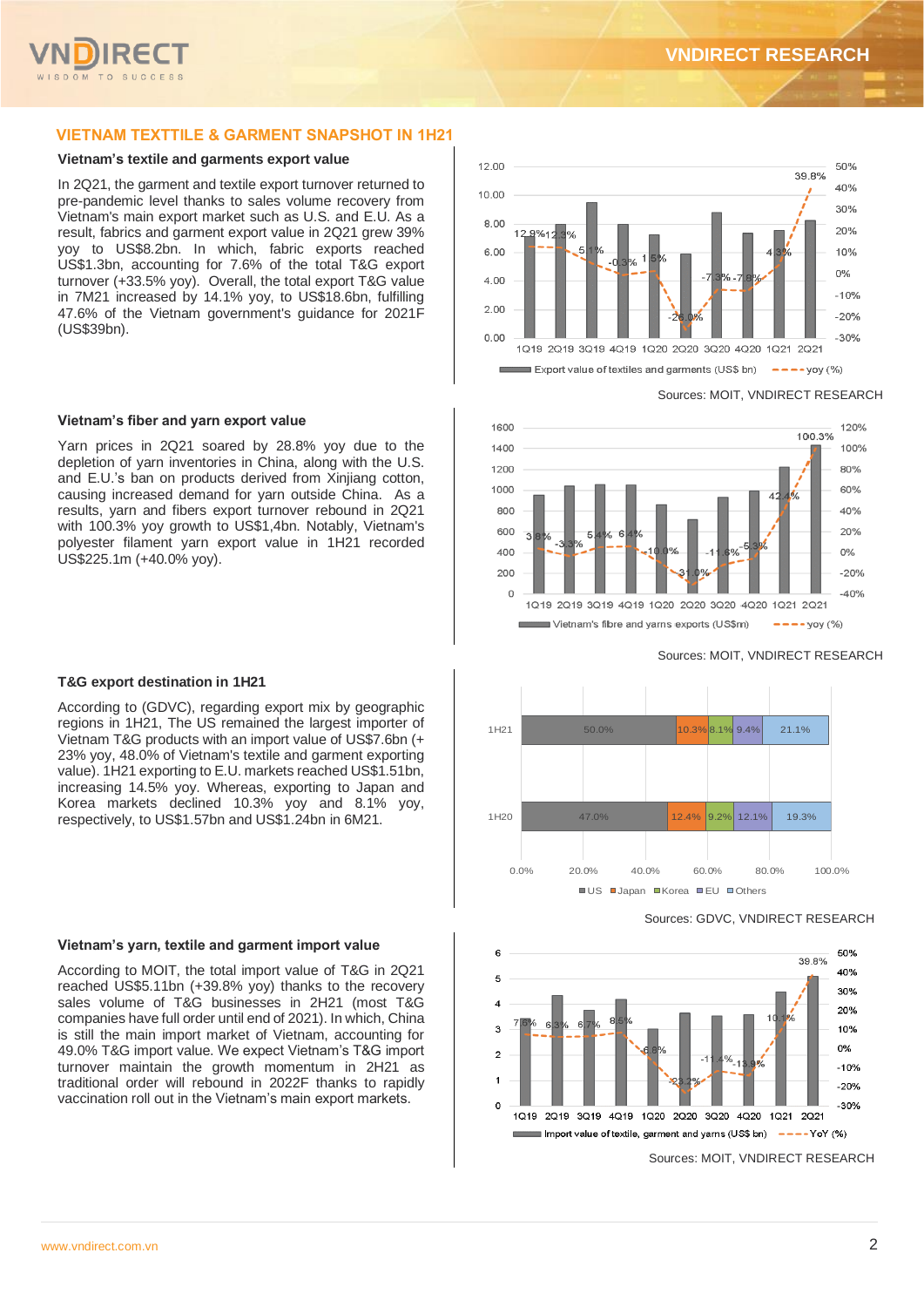# **CHALLENGES TO BLUR THE OUTLOOK**

## **Earnings to grow robustly in 1H21**

Based on our estimate, 2Q21 aggregated revenue of listed T&G companies soared 22.1% yoy mainly driven by strong demand from the U.S. and E.U. market, much higher than a decrease of 7.6% yoy in 1Q21. Consequently, 1H21 aggregated revenue of listed T&G companies increased 7.3% yoy but slightly fell 12.3% vs 1H19. TNG and GIL posted strong revenue growths in 1H21 with 28.9% yoy and 29.5% yoy, respectively as these manufacturers quickly grabbed orders shifting from competitor countries to Vietnam.



**Figure 6: The revenue of T&G listed companies in 2Q21 (VNDbn) Figure 7: Most of T&G companies showed a solid revenue growth in** 

We see gross margin improvement across sector 1H21. To be specified, STK's gross margin inched up 11.4% pts yoy to 19.5% in 1H21 thanks to 1) larger contribution with higher margin recycled yarn (56% of 1H21 revenue vs 38% of 1H20). VGT's 1H21 gross profit widened 6.6% pts yoy on the back of: 1) FOB orders to be shifted from Myanmar and India to Vietnam, and 2) larger contribution from yarn which delivered higher margin.

On the other hand, gross margin of TNG and TCM softened 3.8% pts yoy and 0.8% pts yoy in 1H21 due to 1) lack of gauze mask and anti-virus fabric orders and 2) increasing shipping cost from Original Designer Manufacturing (ODM) orders.

Overall, sector net profit grew 141.7% yoy in 2Q21, stronger than that of 44.6% yoy of 1Q21. 1H21 sector net profit accelerated 90% yoy and even 25.8% higher than that of 1H19.





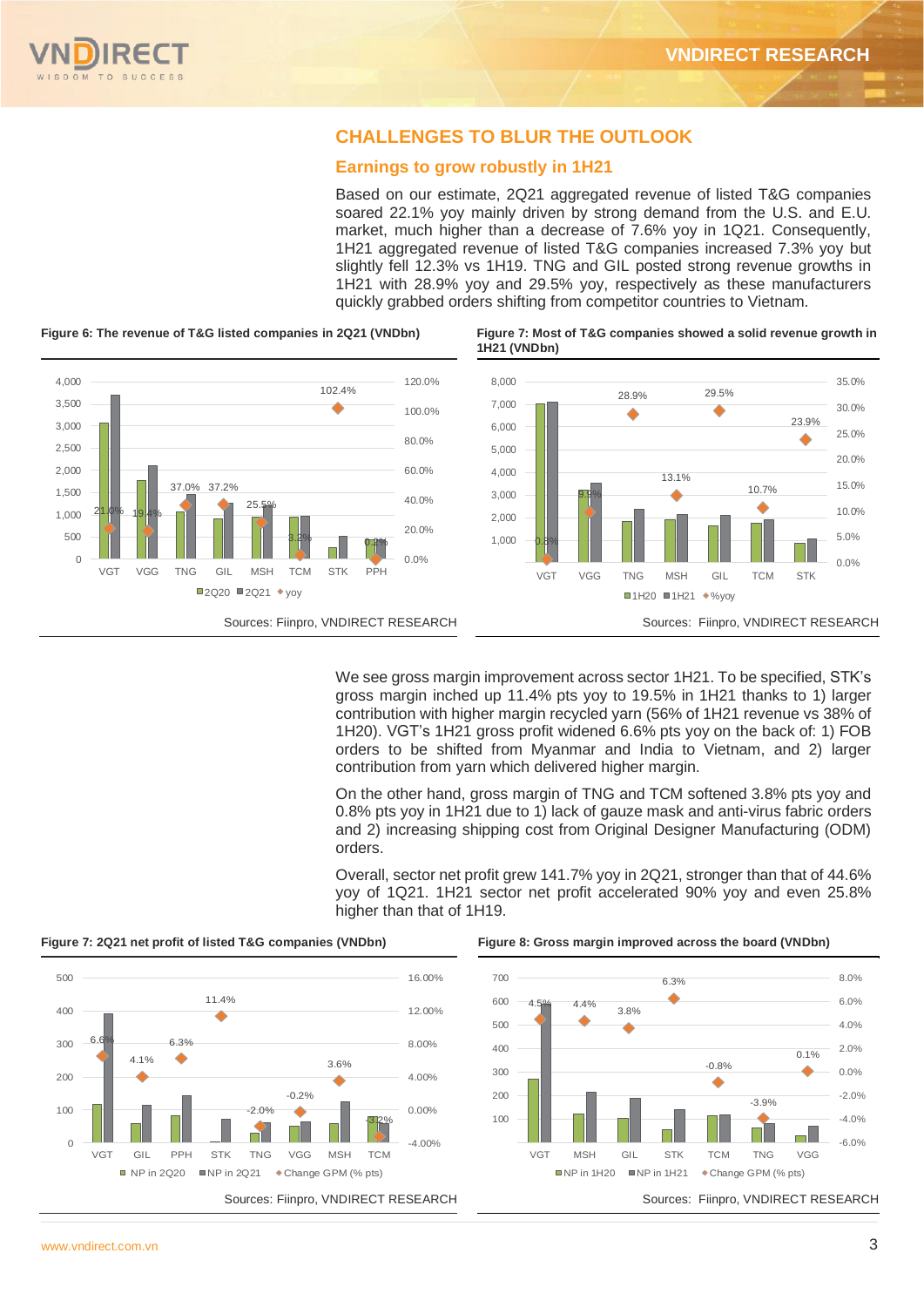

### **Riding on the demand surge in U.S and E.U. market**

The U.S. and E.U. consumers have shown a strong pent-up demand after lockdown. According to the Bureau of Labor Statistics (BLS), CPI for apparel advanced 1.2% mom and 0.7% mom in May-21 and June-21, respectively. Nearly half of the U.S. population has been vaccinated against COVID-19, allowing Americans to buy personal goods directly in the shop, travel and attend sporting events. As a results, The US's T&G import turnover in 1H21 increased by 31.16% yoy to US\$50.6bn, in which import turnover for apparel reached US\$35.3bn (+26.9% yoy).

Whereas according to GDVC, E.U.'s T&G import turnover from Vietnam in May-21 and Jun-21 soared 11.9% yoy and 21% yoy, Furthermore, E.U.'s CPI for clothing and clothing accessories also rose 0.41% and 0.38% mom in May-21 and Jun-21. We expect that the U.S. and E.U. are still the two main export markets of Vietnam T&G industry in 2H21-22.

**Figure 9: The U.S.'s CPI for apparel posted 121.6 pts on Jun-21 (+0.7% mom)**



**Figure 10: The E.U.'s CPI for clothing and clothing accessories increased by 0.38% mom to 105.41 pts in Jun-21**



### **We see that Vietnam has a chance to grab market from competitors**

Indian T&G exporters are facing the risk of losing most of their orders to competitors such as Vietnam, Bangladesh, Sri Lanka and Pakistan. Many of India's garment factories must close or operate at half capacity to prevent new cases of Covid-19. According to the Economic Times, India T&G business in Tamil Nadu and Karnataka fear their orders will be halved within 2H21F as they cannot send samples to help global brands prepare new collections.

Myanmar 's textile & garment industry is dealing with twin headwinds: increasing infection cases and the political turmoil on Mar 21. In 1H21, employment in T&G companies decreased by an estimated 31% yoy due to factories closure.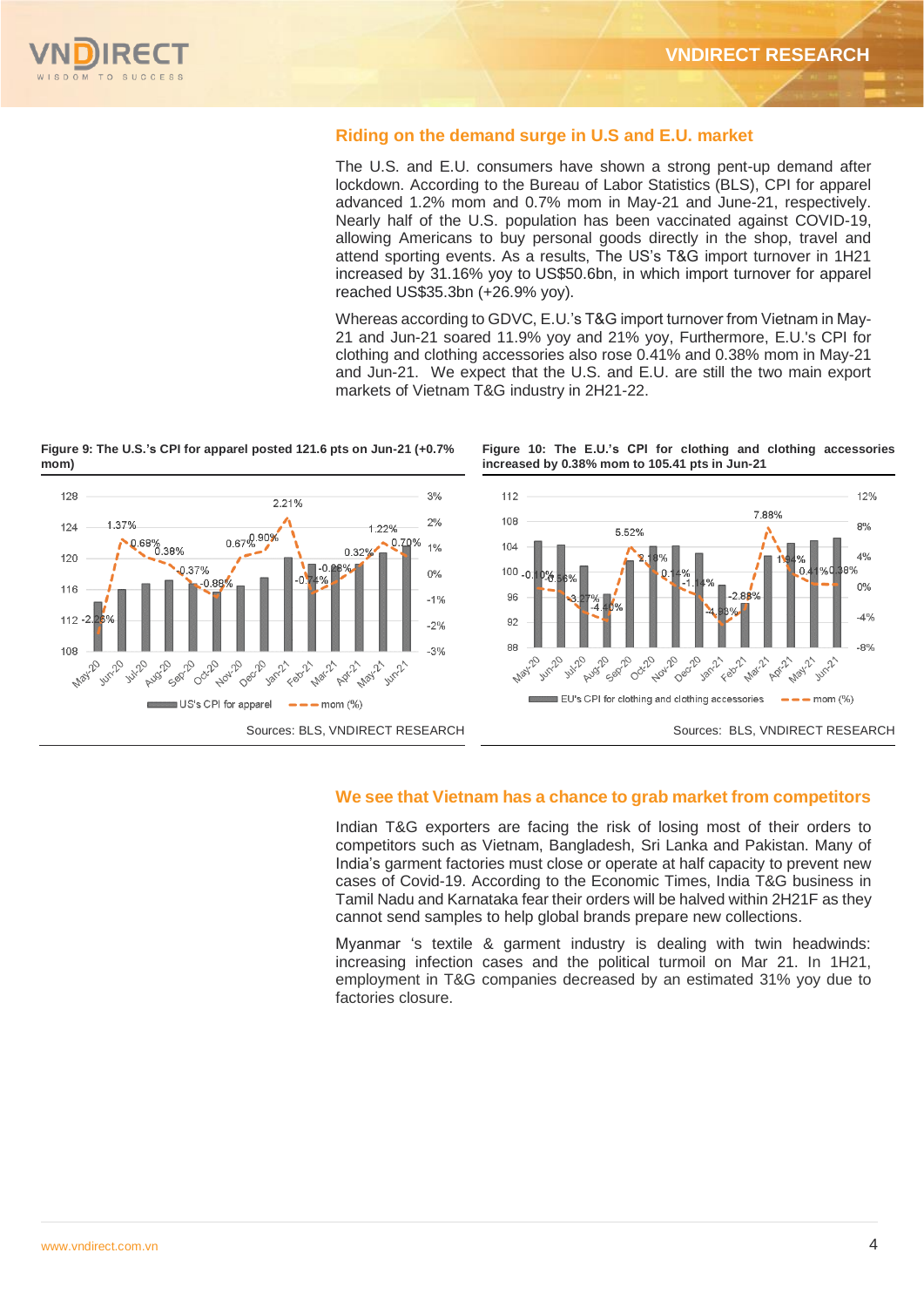



**Mexico** 3.42%

**Figure 11: India is the main competitor of Vietnam in the U.S. market (accounted for 10.94% the U.S. import turnover in 5M21)**

Others,





Although Vietnam is facing the 4th outbreak of Covid-19, we expect that the adverse effects of the political situation and the epidemic on Myanmar and India are opportunities for Vietnam to increase market share in the U.S. and Korea. We believe TNG, MSH and GIL are likely the key beneficiaries as their factories locate in Thai Nguyen, Nam Dinh, Hue, which are out of the current outbreak centre. The U.S. market is the main export market of GIL, accounted for 70% of GIL's export revenue in 1H21. Whereas TNG and MSH showed a significant earnings growth in 2Q21 partly thanks to FOB orders to be shifted from India and Myanmar to Vietnam. We believe that the increase in orders benefiting from the supply disruption in the Indian and Myanmar markets will contribute 20% and 15% to TNG and MSH's revenue, respectively in FY21F.

# **We see a few challenges to blur the recovery outlook in 2H21**

### **2H21 earnings growth might be weakened due to the current wave.**

The COVID-19 outbreak in the South region could disrupt supply chains again as companies are unable to ship raw materials and lack the human resources to ensure timely deliveries. According to Vitas, the prolonged social distancing period will greatly affect the business results of T&G companies when 50% of factories are located in the South. Currently, the proportion of factories that have to close has reached 30-35%, mainly small and medium enterprises, due to insufficient funds to implement "3 on-site" for employees.







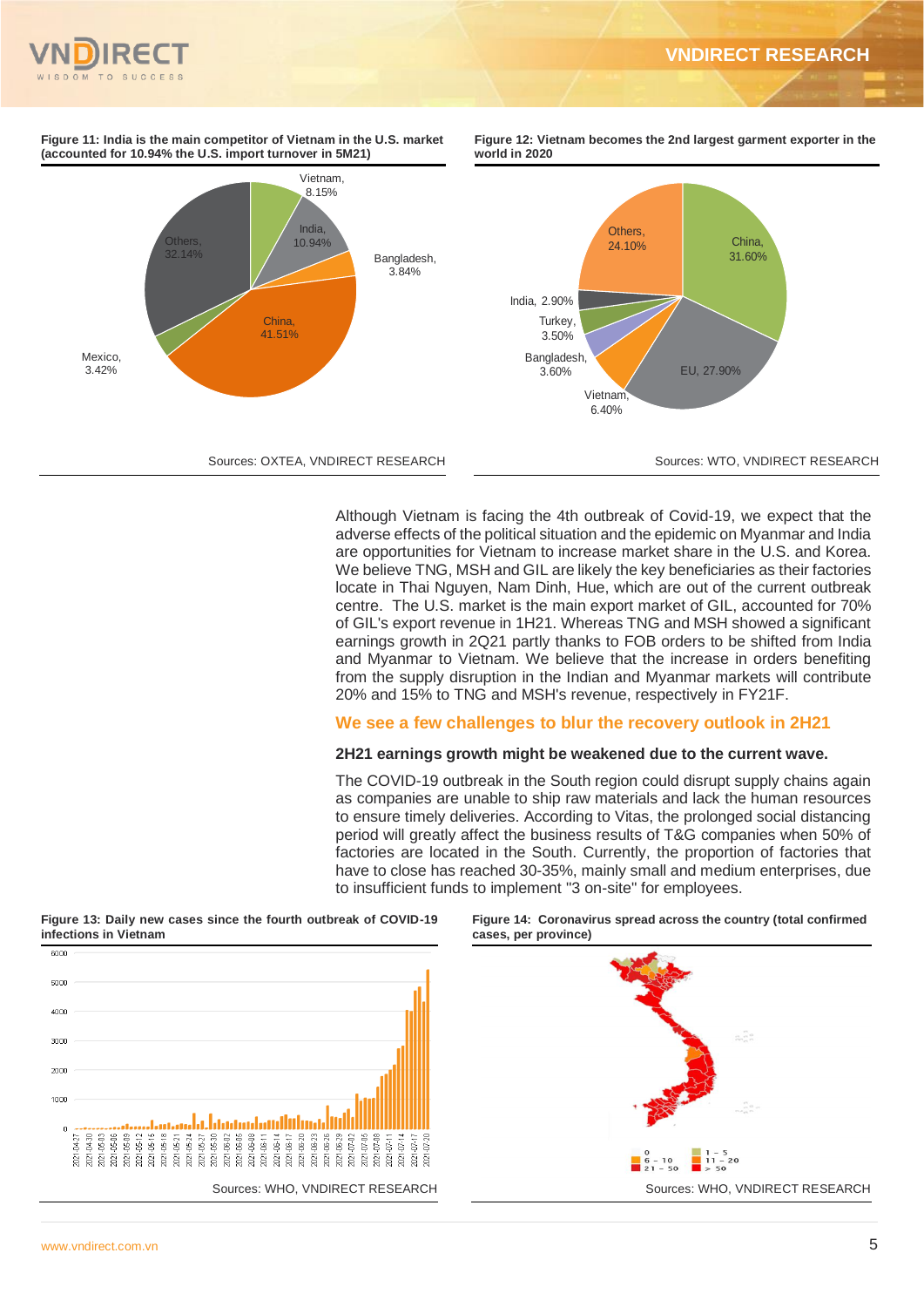According to Vietnam Textile and Apparel Association (VITAS), Vietnam T&G industry is facing challenges due to a shortage of workers and sluggish vaccination rate for the industry. When the Covid-19 is under control by the end of Aug-21, T&G export turnover in 2021 may only reach US\$33bn (-6% yoy), fulfilling 84% of the Vietnam government's guidance for 2021 (US\$39bn).

### **Rising transportation cost is a pain point of Vietnam T&G industry**

Container freight costs increased three times in 1H21. We think that the shortage of empty containers and high logistics costs in 2H21 may affect businesses with ODM and Original Brand Manufacturing orders. Furthermore, VITAS forecasts that if the Covid-19 epidemic is under control by the end of Aug-21, the number of employees is expected to reach only 60-65%. Therefore, the shortage of human resources is challenging for Aug-21 and 3Q21.

### **Figure 15: Listed T&G manufacturers FY21 earnings outlook (Unit: in VNbn, otherwise noted)**

|                                |     |     | <b>VND's NP</b> |                                                                                                                                                                                                                                                                                                                                                                                                                                                                                         |
|--------------------------------|-----|-----|-----------------|-----------------------------------------------------------------------------------------------------------------------------------------------------------------------------------------------------------------------------------------------------------------------------------------------------------------------------------------------------------------------------------------------------------------------------------------------------------------------------------------|
| Companies NP in 1H21 NP's plan |     |     | forecast        | <b>Comment</b>                                                                                                                                                                                                                                                                                                                                                                                                                                                                          |
| <b>MSH</b>                     | 216 | 283 |                 | Likely to achieve our FY21F NP forecast thanks to 1) positve results in 1H21; 2)<br>unaffected by the 4th Covid-19 as the factories locate in Nam Dinh which is out of the<br>current outbreak centre and 3) Song Hong 10 factory expects to increase 20.0%<br>448 capacity of MSH in 4Q21.                                                                                                                                                                                             |
|                                |     |     |                 | Be able to reach our FY21F NP expectation, driven by 1) solid earning growth in 1H21<br>and 2) the new cooperation with online retail giants such as Amazon and IKEA 3)<br>unaffected by the 4th Covid-19 epidemic as the factories locate in Hue which is out of                                                                                                                                                                                                                       |
| <b>GIL</b>                     | 186 | 180 |                 | 350 the current outbreak centre                                                                                                                                                                                                                                                                                                                                                                                                                                                         |
| <b>TCM</b>                     | 120 | 290 |                 | Fall short of our expectation due to the shortage of gauze mask and anti-virus fabric<br>orders in 2Q21 and 3Q21. Furthermore, TCM's factories located in Vinh Long<br>province which is hardest hit by Covid-19 outbreak. Although TCM have implemented<br>"3 on-site" for employees, the worker's arrangement to stay at factories will cause<br>323 additional G&A expense in FY21F (15% G&A expense in FY21F).                                                                      |
| <b>STK</b>                     | 141 | 248 |                 | Likely to achieve our FY21F NP expectation, underpinned by 1) orders to be shifted<br>from virgin yarn to recycled yarn and 2)gain more market share from the U.S. market<br>thanks to the low preliminary anti-dumping duty. Moreover, we forecast that additional<br>expenses for meals, accommodation and Covid-19 vaccination for employees will<br>amount to VND3bn (1% our NP FY21F forecast) as lower worker volume of yarn<br>296 manufacturers compared to garment businesses. |
|                                |     |     |                 | Likely to accomplish our FY21F forecast thanks to 1) the earning of industrial park<br>segment in 2H21 is expected to reach VND70bn and 2) take advantage from shifting<br>order from India and Myanmar in 2H21 and 3) uneffected by the 4th Covid-19 out                                                                                                                                                                                                                               |
| <b>TNG</b>                     | 83  | 175 |                 | 230 break.<br>Sources: VNDIRECT RESEARCH, COMPANY REPORTS                                                                                                                                                                                                                                                                                                                                                                                                                               |

# **STK is our sector pick**

### **We like Century Synthetic Fiber Corp (STK VN, ADD, TP: VND50,600) for:**

- The growing global demand for recycled varn will be the key driver for STK' revenue growth over FY21-23F. In addition, the company adopts Spinning chips technology which easily switches between virgin and recycled yarns.
- The company can expand its capacity to 99,000 tons/year in FY23F and 123,000 tons/years in FY25F to capture the growing demand from both recycled and virgin yarn.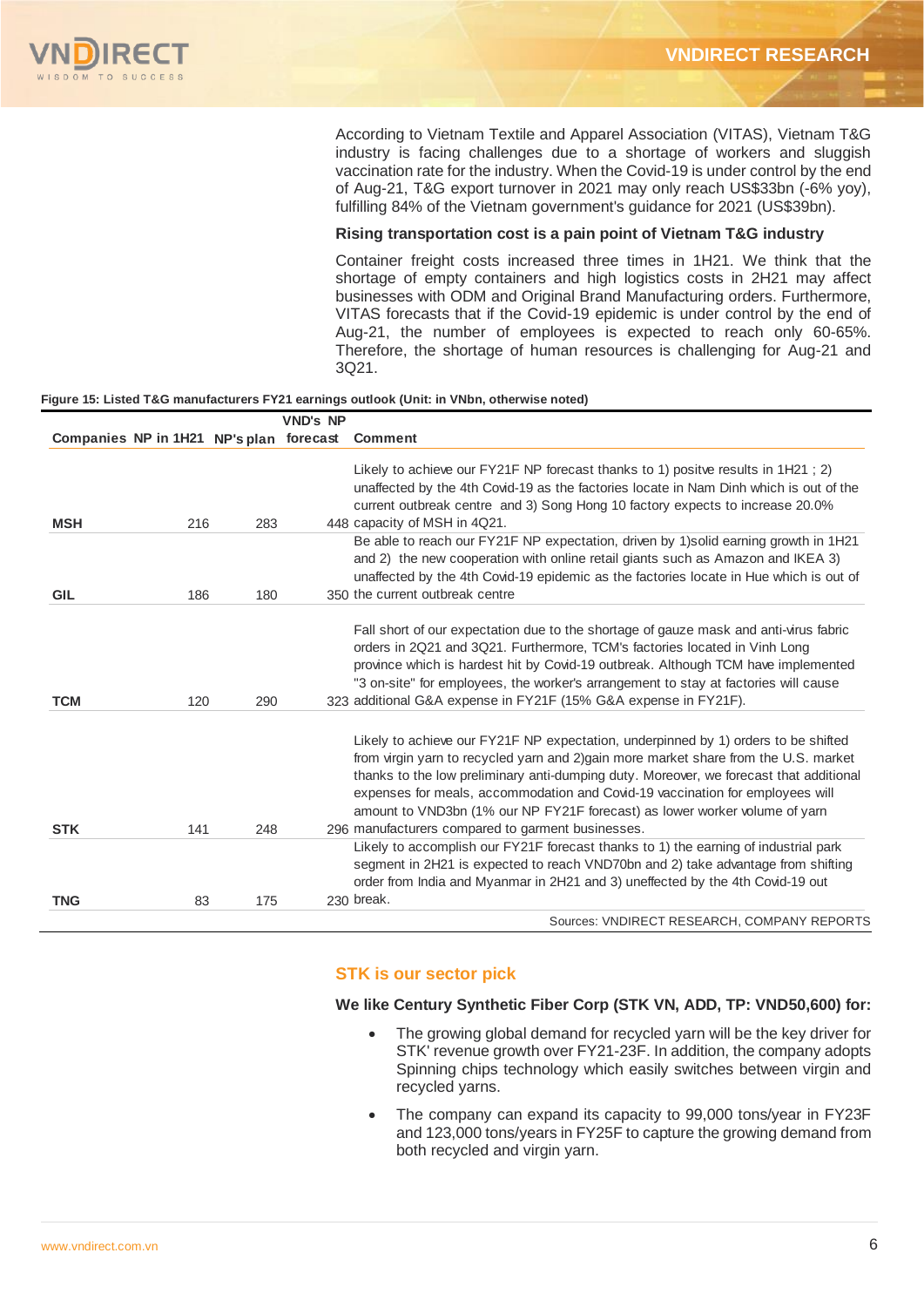

- We expect STK to expand its market share in the US market thanks to the low preliminary anti-dumping duty imposed by the US Department of Commerce on 26-May-21.
- STK earning is expected to grow robustly by 103.4% yoy in FY21F and 26.3% CAGR over FY21-23F.

### **Figure 16: Peer comparison**

|                                          |               |             |                  |            |          |           | 3 year                                                           |     |         |      |                  |          |                    |
|------------------------------------------|---------------|-------------|------------------|------------|----------|-----------|------------------------------------------------------------------|-----|---------|------|------------------|----------|--------------------|
|                                          |               |             |                  | TP Mkt cap |          | P/E(x)    | <b>EPS</b> growth                                                |     | P/BV(x) |      | <b>EV/EBITDA</b> |          | <b>ROE (%)</b>     |
| Company                                  | Ticker        | Recom.      | <b>VND US\$m</b> |            |          | TTM CY21F | <b>CARG TTM</b>                                                  |     | CY21F   | TTM  | CY21F            | TTM      | CY <sub>21</sub> F |
| Vietnam National Textile & Garment Group | <b>VGT VN</b> | na          | na               |            | 348 28.2 | na        | (4.3)                                                            | 1.3 | na      | 15   | na               | 3.9      | na                 |
| Thanh Cong Textile Garment JSC           | TCM VN        | na          | na               |            | 244 22.0 | 18.1      | 13.81                                                            | 3.4 | 3.5     | 13.9 | 10.8             | 15.4     | 14.1               |
| Song Hong Garment JSC                    | <b>MSH VN</b> | <b>HOLD</b> | 71.000           |            | 137 12.2 | 8.0       | (14.0)                                                           | 2.4 | 1.7     | 7.2  | 4.4              | 19.6     | 29.1               |
| Century Synthetic Fiber Corp             | <b>STK VN</b> | ADD.        | 50.600           |            | 124 16.8 | 10.6      | 21.0                                                             | 2.4 | 2.1     | 8.7  | 5.8              | 14.2     | 21.7               |
| Viet Tien Garment Corp                   | VGG VN        | na          | na               |            | 79 18.5  | 9.8       | (18.7)                                                           | 1.1 |         | 4.2  | na               | - 7.1    | 9.8                |
| TNG Investment & Trading JSC             | TNG VN        | na          | na               |            | 73 11.2  | na        | 17.61                                                            | 1.4 | 1.1     | na   | na               | 13.0     | na                 |
| NHA BE Garment Corp-JSC                  | <b>MNB VN</b> | na          | na               |            | 22 12.5  | na        | 5.11                                                             | 1.8 | na      | 8.2  |                  | 3.6 11.5 | na                 |
| Average                                  |               |             |                  |            | 17.3     | 11.6      | 2.9                                                              | 2.0 | 1.9     | 9.5  | 6.2              | 12.1     | 18.7               |
| Median                                   |               |             |                  |            | 16.8     | 10.2      | 5.1                                                              | 1.8 | 1.7     | 8.4  | 5.1              | 13.0     | 17.9               |
|                                          |               |             |                  |            |          |           | Source: VNDIRECT RESEARCH, BLOOMBERG (Data as in 10 August 2021) |     |         |      |                  |          |                    |